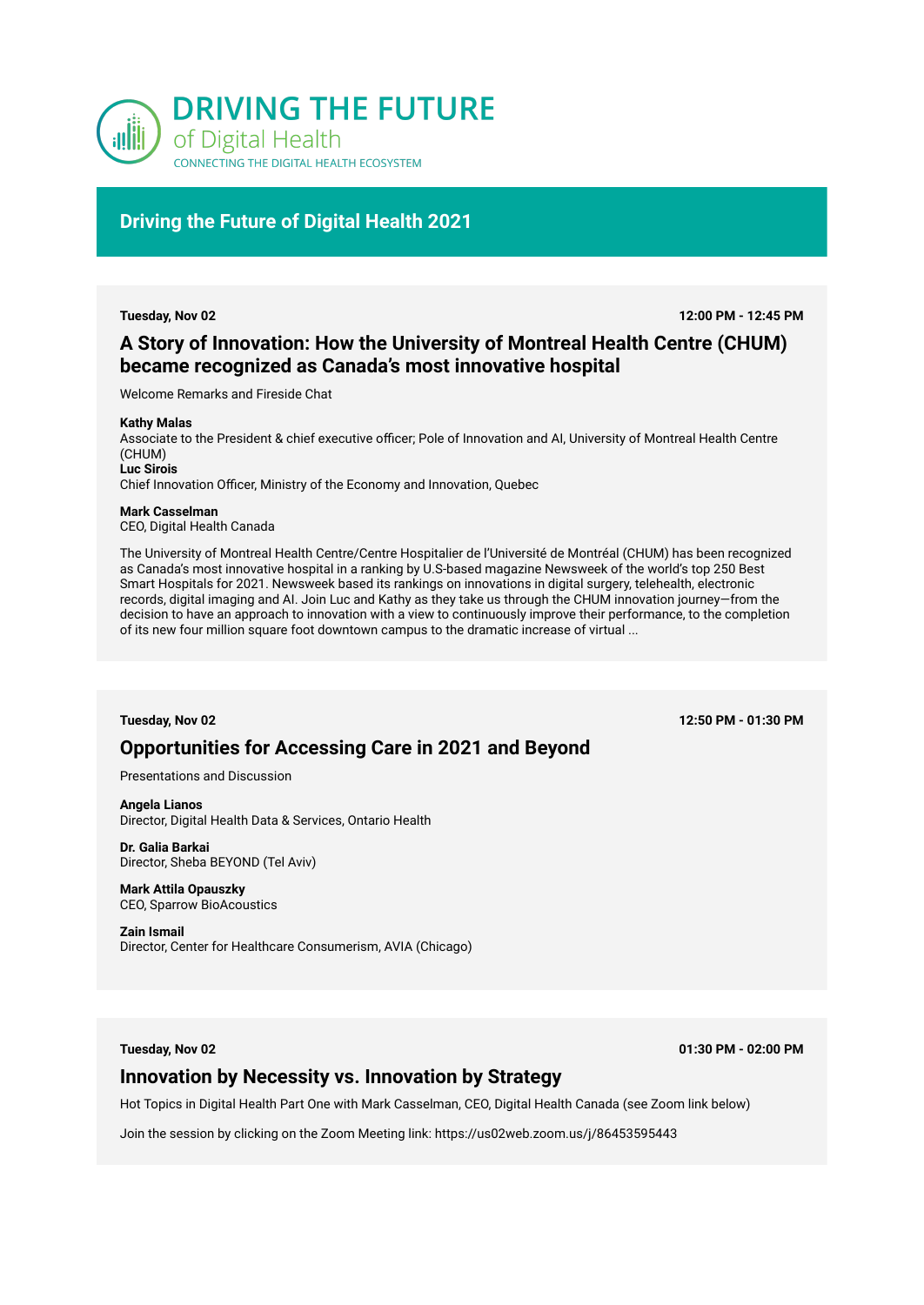# **Digital Therapeutics (DTx)**

#### Panel Discussion

**Andy Molnar**  CEO, Digital Therapeutic Alliance (Boston)

### **Dr. Joseph Cafazzo**

Executive Director, Wolfond Chair in Digital Health, University Health Network, Centre for Global eHealth Innovation

#### **Rina Carlini**

President and CEO, Optimal Innovation Group

**Tuesday, Nov 02 02:35 PM - 03:15 PM**

## **A Future Where Care Follows the Person, Not the Place—It's Here Already**

Symposium: hosted by Teladoc Health

#### **Suneil Aggarwal**

Vice President, Hospitals & Health Systems, Teladoc Health (Canada)

#### **Zayna Khayat**

VP Business Development & Strategy, Teladoc Health (Canada)

The healthcare experience is at a tipping point of a paradigm where care follows the person, not the place. Zayna and Suneil, the new leaders in Canada for Teladoc Health in the health system/hospital space will share how they are leveraging Teladoc's global technology platforms + data science + 50K+ medical group to enable this future, in Canada. They will draw inspiration from Teladoc Health's current partnerships with >50 of the largest health insurers, and thousands of hospitals and health systems globally in five key areas: Acute conditions—enabling patients to access any specialist or clinician, within the four walls of ...

**Tuesday, Nov 02 03:20 PM - 04:00 PM**

# **Workplace Wellness and Mental Health: The Pandemic Effect**

Panel Discussion

#### **Dr. Gurprit K. Randhawa**

Director, eHealth & Virtual Care Innovation, First Nations Health Authority

#### **Dr. Sanjeev Sockalingam**  Vice President, Education & Clinician Scientist, CAMH

**Dr. Sheri Price**  Professor, School of Nursing, Dalhousie University

#### **Julie Thurlow**

Executive Director, Health Services, Workplace Safety and Insurance Board (WSIB)

**Tuesday, Nov 02 04:00 PM - 04:20 PM**

# **Advancing Health in a Digital World**

Hot Topics in Digital Health Part Two with Cassie Frazer, Senior Director, Private Sector Engagement, Canada Health Infoway (see Zoom link below)

Advancing Health in a Digital World Does digital health simplify access to care? Will digital advancements mean healthier populations? Where do we go next? Join the session by clicking on the Zoom Meeting link: https:// us02web.zoom.us/j/82436987387

### **Tuesday, Nov 02 02:00 PM - 02:30 PM**